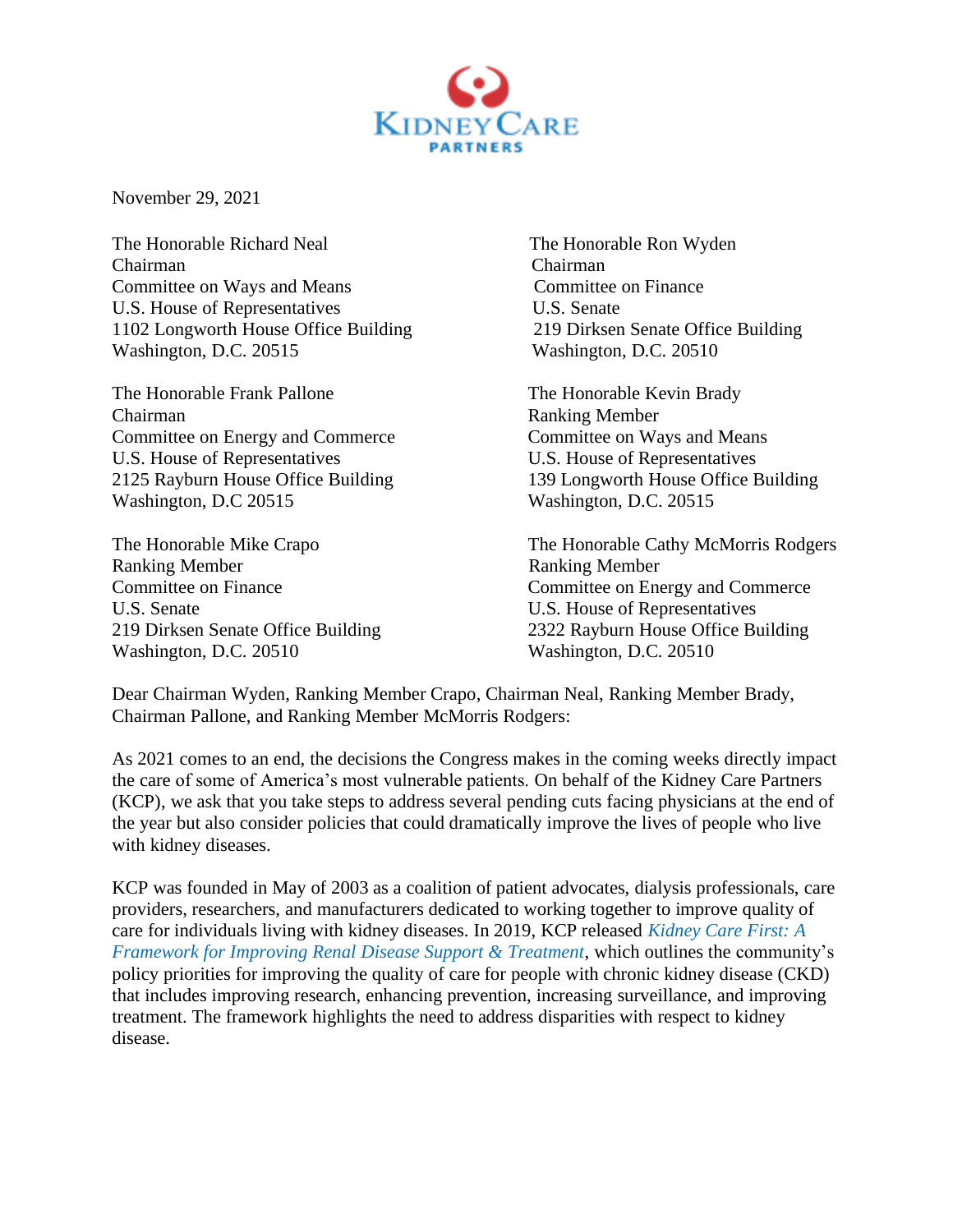## **Averting Pending Cuts**

Specifically, KCP members are concerned about the immediate threat posed by the 2 percent reduction due to the sequester, the 4 percent cut due to statutory PAYGO, the 3.75 percent physician fee schedule cut, and the significant cuts to office-based specialists as a result of the clinical labor update. The combined impact of these separate cuts will have a profound impact on access to patient care and further health inequities. We ask that, as Congress works towards completing its work for the year with respect to appropriations and the debt ceiling, you take steps to mitigate the impact of these cuts for physicians and the patient community.

In the Spring of 2020, Congress passed legislation lifting the sequester through the duration of 2020 to provide relief in response to the COVID-19 pandemic. That was ultimately extended two more times through the end of 2021. The reimposition of the 2 percent cut due to sequestration while still in a public health emergency will place additional stress on the health care system at a time when it is already facing unprecedented challenges. KCP urges Congress to again delay the Medicare sequester.

Providers are also facing an additional 4 percent reduction in Medicare spending due to statutory PAYGO because Congress neither waived PAYGO nor provided sufficient offsets when it enacted the *American Rescue Plan Act of 2021*. This 4 percent cut would come on top of the 2 percent sequester. According to the Congressional Research Service, the Statutory PAYGO sequester has never been triggered. Congress has always voted to avoid these cuts, and KCP urges Congress to act to prevent these cuts again.

Additionally, the final Physician Fee Schedule (PFS) Rule for CY 2022 included a 3.75 percent cut resulting from evaluation and management policy changes due to budget neutrality requirements. At the end of last year, Congress took critical steps to mitigate this cut in the Consolidated Appropriations Act, 2021 with a 3.75 percent increase. The PFS also includes significant cuts going into effect this year that will have varying impacts on different medical specialties, with negative impacts particularly in the office-based setting, resulting from the clinical labor update. With respect to the kidney community, dialysis vascular access and revascularization services will see roughly 20 percent payment cuts, which will drive patients from office-based access care to inpatient care. Huge 39 percent cuts to dialysis vascular access in 2017 already have caused 20-30 percent of dialysis vascular access offices to close according to a 2018 survey from the American Society of Diagnostic and Interventional Nephrology (ASDIN).

The cumulative effect of these cuts and their impact on the patient community cannot be overstated. Kidney disease has a disproportionate impact on communities of color and on communities where poverty is common. Cuts to providers that treat kidney disease will exacerbate disparities and inequities already experienced by individuals living with kidney diseases and their communities.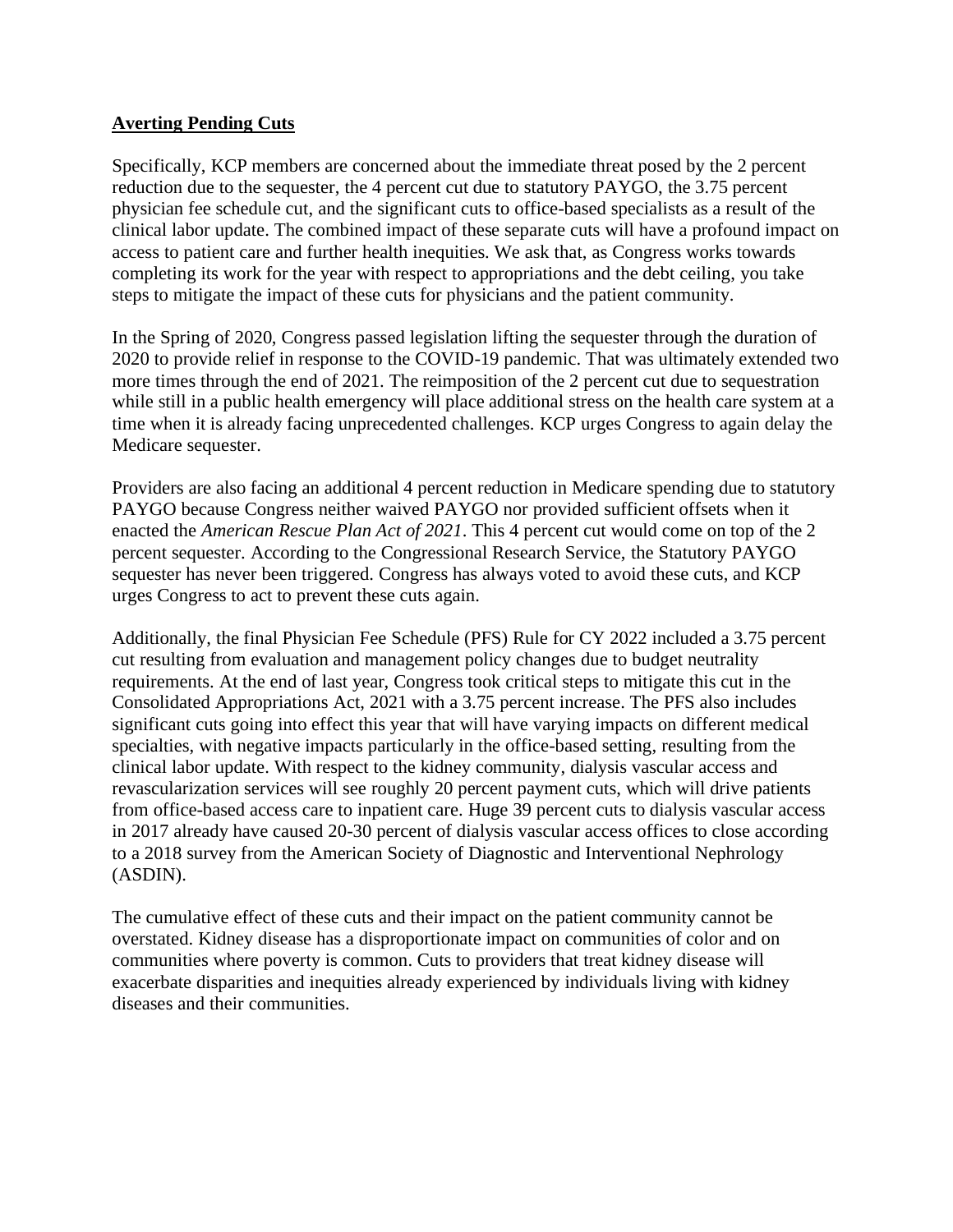## **Opportunities to Improve Quality of and Access to Care**

Any year-end package also provides an opportunity to not only stave off threats to the patient community but also improve the lives of people with chronic kidney disease. KCP asks that you consider including policies that will dramatically improve the lives of people who live with kidney disease. KCP supports the *Chronic Kidney Disease Improvement in Research and Treatment Act* (S. 1971/H.R. 4065), which was introduced in the Senate by Sens. Ben Cardin (D-MD) and Roy Blunt (R-MO) and in the House by Reps. Terri Sewell (D-AL) and Vern Buchanan (R-FL). This important bipartisan legislation includes several policies to provide better access to affordable health care coverage for people with kidney disease and to increase the quality of the care they receive.

KCP urges Congress to include language on the following provisions from the *Chronic Kidney Disease Improvement in Research and Treatment Act*:

- Provide guaranteed availability of Medigap policies to all Medicare beneficiaries living with kidney failure, regardless of age. A new independent cost analysis estimates that this policy would increase federal spending by only \$50 million over 10 years.
- Allow people with kidney failure to retain access to private insurance longer. This policy, according to the same analysis, would *reduce* federal spending by \$1.2 billion over 10 years.
- Prohibit the Department of Health and Human Services (HHS) Secretary from adopting any quality measure or quality measure composite that has been considered but has not been endorsed by the NQF or a similar entity.
- Require the HHS Secretary to use only measures that have been shown through testing to be statistically valid and reliable.
- Add CKD screening to the annual wellness benefit to allow Medicare beneficiaries to learn if they have CKD and enable beneficiaries to seek treatment to slow the progression toward kidney failure and better prepare for transplant, dialysis or comprehensive medical management of kidney failure.
- Expand the Kidney Disease Education (KDE) benefit to: (1) allow dialysis facilities to provide kidney disease education services; (2) permit physician assistants, nurse practitioners, and clinical nurse specialists, in addition to physicians, to serve as referral sources for the benefit; and (3) provide access to these services to Medicare beneficiaries with CKD stage 5 who are not receiving dialysis.

These important provisions would significantly improve the lives of people living with kidney disease. They would expand choice of insurance coverage for people living with kidney disease and help them better afford their cost of care. They would also improve quality of care and expand awareness and education around kidney disease.

People with CKD, including those with ESRD, are among the most vulnerable in our country. KCP has been working to improve care for those with kidney disease, and the cuts providers are facing at the end of the year would represent a step back in that effort. We urge you to take action to protect patients and prevent these cuts from going into effect at the end of the year. We also ask that you consider including policies to improve the lives of those with kidney disease.